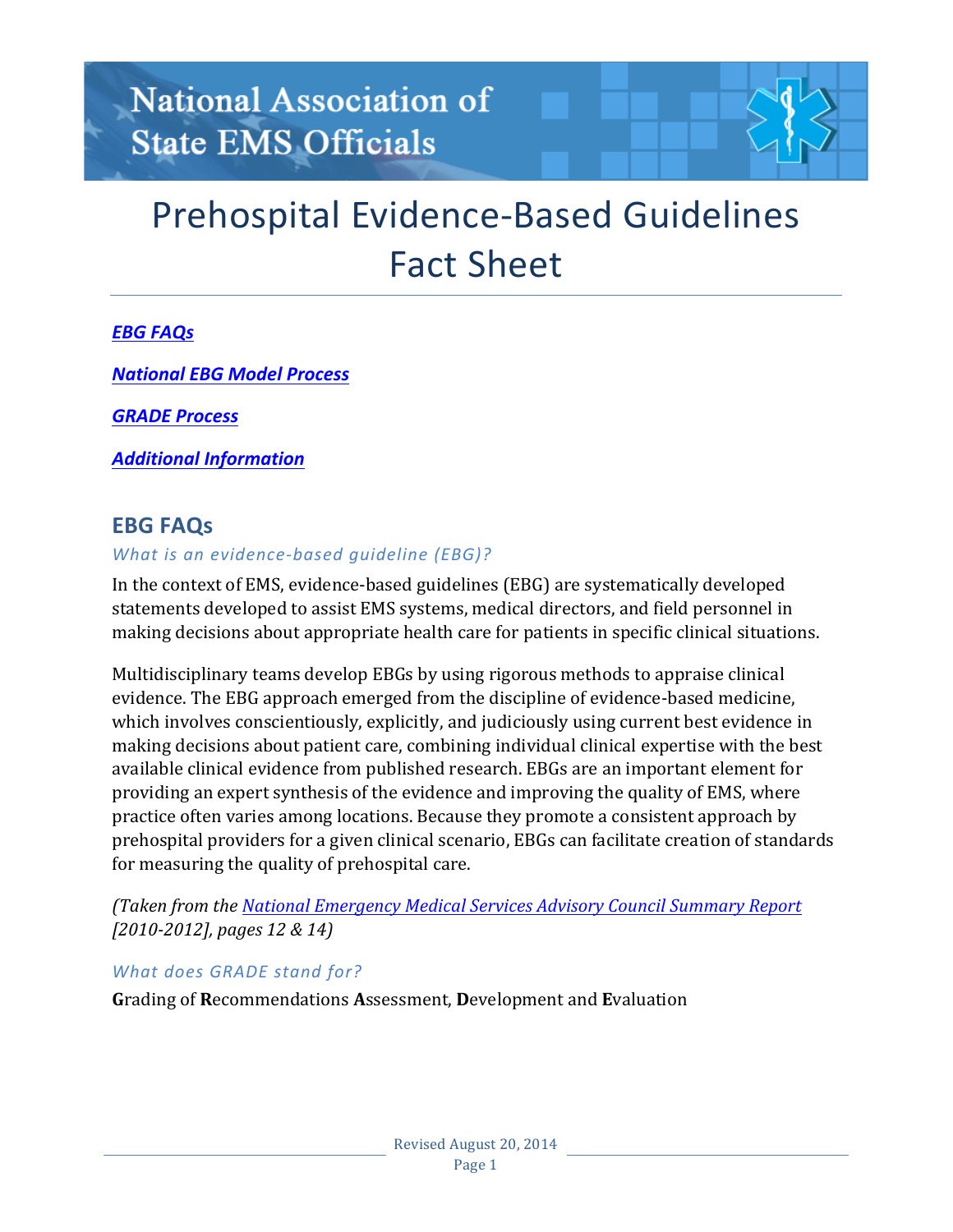### *What is the evidence supporting the concept of EBGs and more standardized prehospital care?*

There is considerable evidence in the scientific literature that the implementation of statewide guidelines and protocols result in improved patient outcomes and in the more equitable provision of specialty care to women, minorities and the elderly. The evidence is strongest for the adoption of statewide transport protocols for STEMI and severe trauma, but there is additional evidence supporting Statewide protocols for the prehospital treatment of brain trauma and the use of AEDs; similarly there is evidence that the implementation of statewide protocols for spinal immobilization can safely reduce the number of spinal immobilizations performed in the field without jeopardizing patient safety. Finally, significant cost savings from widespread protocol implementation have also been demonstrated. An advantage of using a methodology that provides separate appraisals for the quality of the evidence and the strength of the recommendation, as recommended in the EBG Model Process, is that it provides latitude for policy-makers to revise and contextualize the guidelines without altering their fundamental intent.

### Why are some of the recommendations for this Guideline "Weak" and the quality of *evidence described as "Low" or "Very Low?"*

The GRADE methodology requires guideline developers to choose between strong and weak recommendations - there's no middle ground. A strong recommendation indicates that the benefits of a treatment clearly outweigh the risks; a weak recommend means that the balance between benefit and risk is less clearly defined, or that there is a greater level of uncertainty surrounding the strength of the effect, based on the available evidence. Another way to say this is that for a strong recommendation, the guideline developers think that nearly all fully informed patients would make the same choice of treatment, whereas weak recommendations indicate that some informed patients might make other treatment choices. GRADE's objective system for appraising the quality of evidence allows for four categories of evidence: high, moderate, low, and very low. As with most systems to rate evidence, the highest ratings are reserved for systematic reviews or meta-analysis of relevant randomized control trials, which are particularly difficult to conduct in the prehospital setting. For this reason, the strength of evidence for most EMS research is categorized between moderate and very low.

### Additional FAQs from the GRADE Working Group are located [here.](http://www.gradeworkinggroup.org/FAQ/index.htm)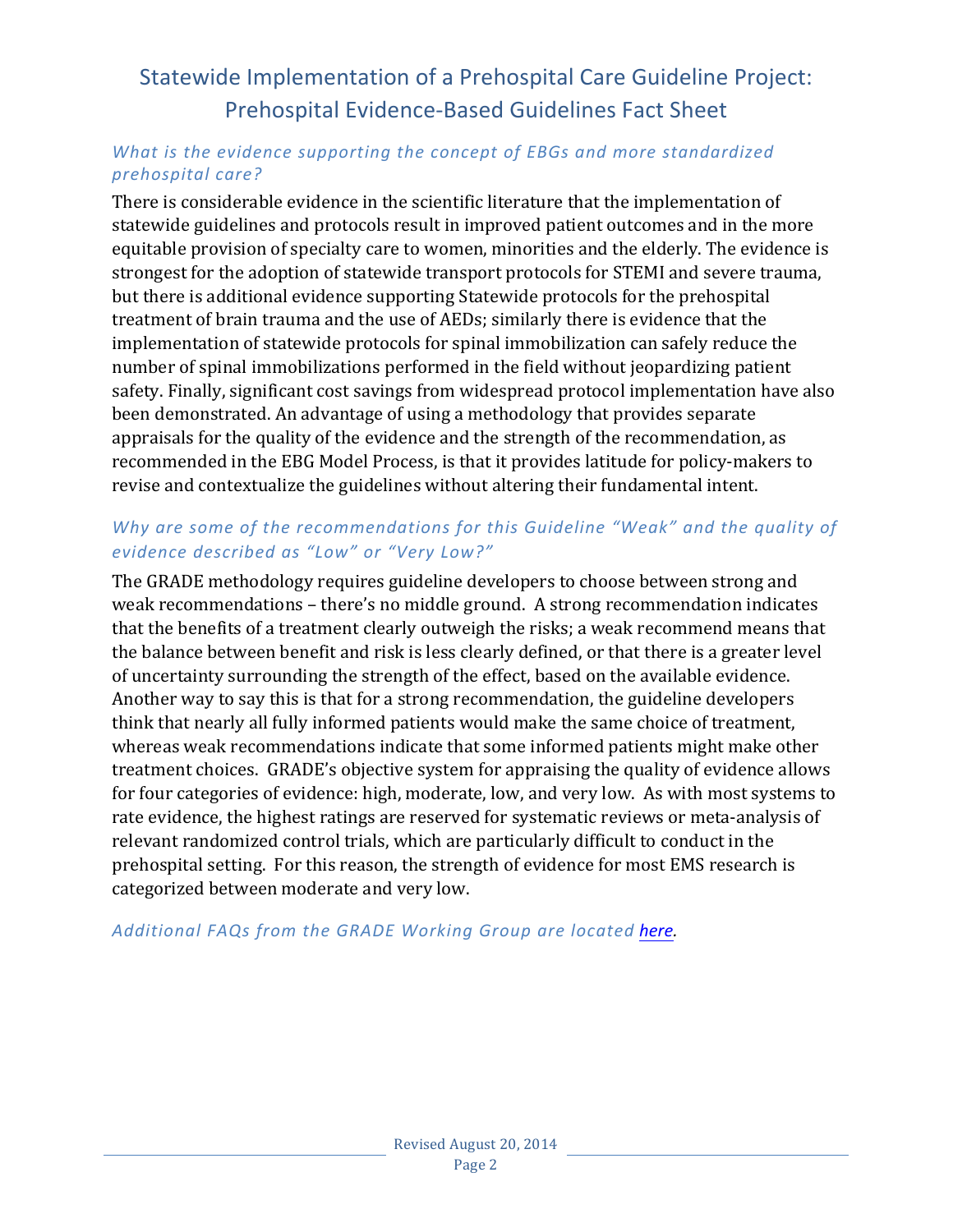### <span id="page-2-0"></span>**National EBG Model Process**

The National Prehospital EBG Model Process was developed with input from national EMS stakeholder organizations and endorsed by both the Federal Interagency Committee on EMS (FICEMS) and the National EMS Advisory Committee (NEMSAC). It is an 8-step process designed to bring a "systems approach" to the development, implementation, and evaluation of EBGs.

Click here for a larger version of this diagram.

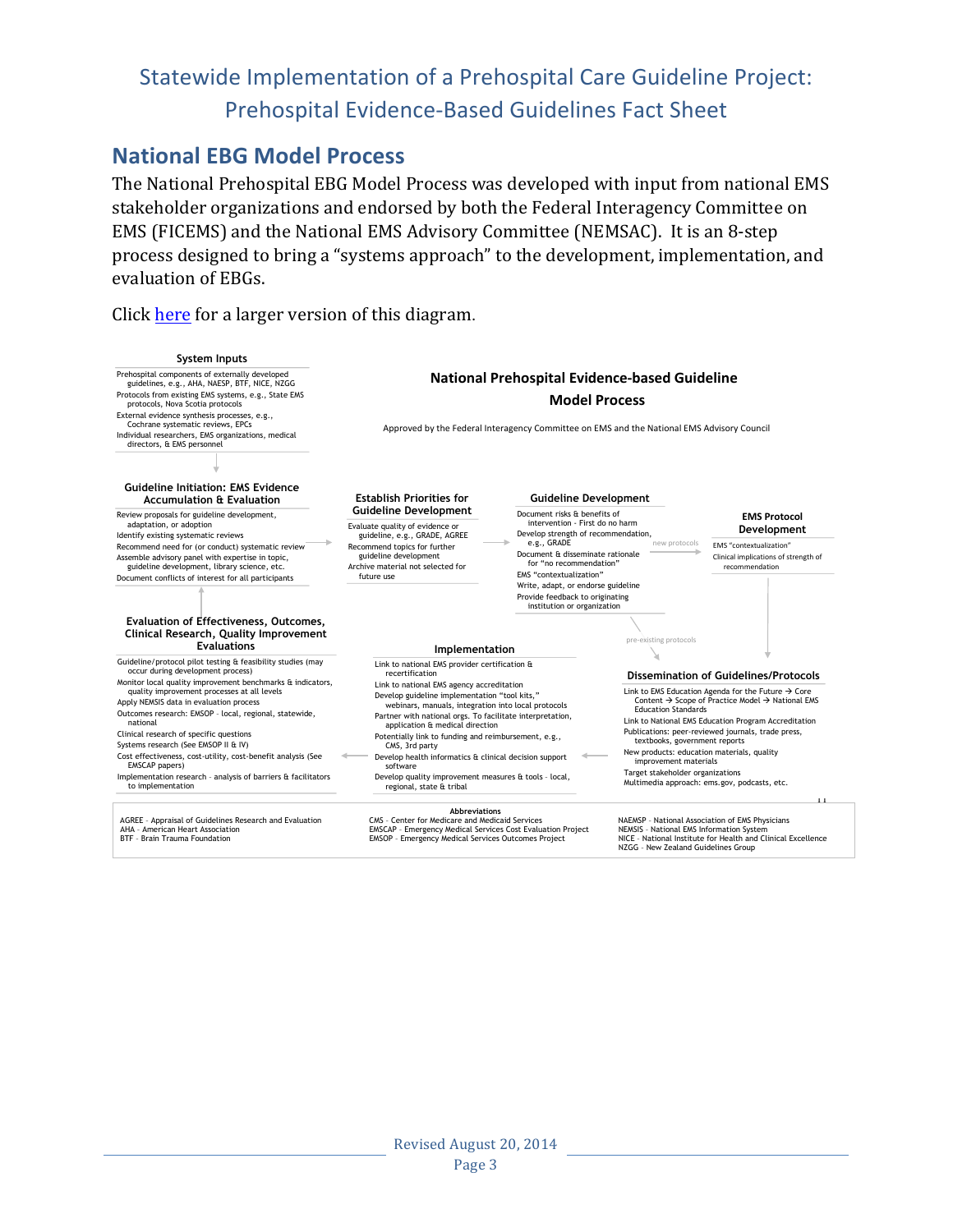### <span id="page-3-0"></span>**The GRADE Process**

The Grading of Recommendations, Assessment, Development, and Evaluation (GRADE) system is a standardized method for summarizing and evaluating the quality of evidence and strength of a given recommendation on two distinct rating scales. High quality evidence does not necessarily imply strong recommendations, and strong recommendations can arise from low quality evidence. The quality of evidence rating is based on whether or not future research is likely to change the recommendation. The strength of the recommendation considers the quality of evidence, but also takes into account contextual factors, such as the balance between desirable and undesirable effects, the variability in values and preferences, and whether or not the intervention represents a wise use of resources. (From the National EMS Advisory Council Medical Oversight and *Research Committee: ["The Next Steps for Prehospital Care Evidence-Based Guidelines"](http://www.ems.gov/nemsac/MedicalOversightResearchCommittee Advisory-NextStepsPrehospitalGuidelines.pdf). May 30, 2012)*

The GRADE process is an increasingly important mechanism to review and rate the medical literature and is gaining popularity due to its many benefits, including transparency with its process and definitions.

The first part of this process includes searching and appraising the evidence. For this Guideline, clinical questions were framed in **PICO** (patient, intervention, comparison, outcome) format. Using the GRADE methodology and asking PICO questions, the coreworking group was able to draft recommendations with proposals for strength of recommendation (strong or weak) and strength of evidence (high, moderate, low, or very low). 

The weight of the evidence is ONE of the factors leading to the strength of recommendations. Another factor is the estimation of risk and benefit of a given intervention based on the incidence of the illness and the preferences and values delineated in the first steps of the process. Currently, evidence-based guidelines may often reflect "low quality evidence", but as mentioned above, this does not mean that there is not any evidence to support the recommendation. Because of this rigorous process, and the fact that there are so few randomized clinical trials of prehospital, EMS research, findings will frequently be rated as "low quality."